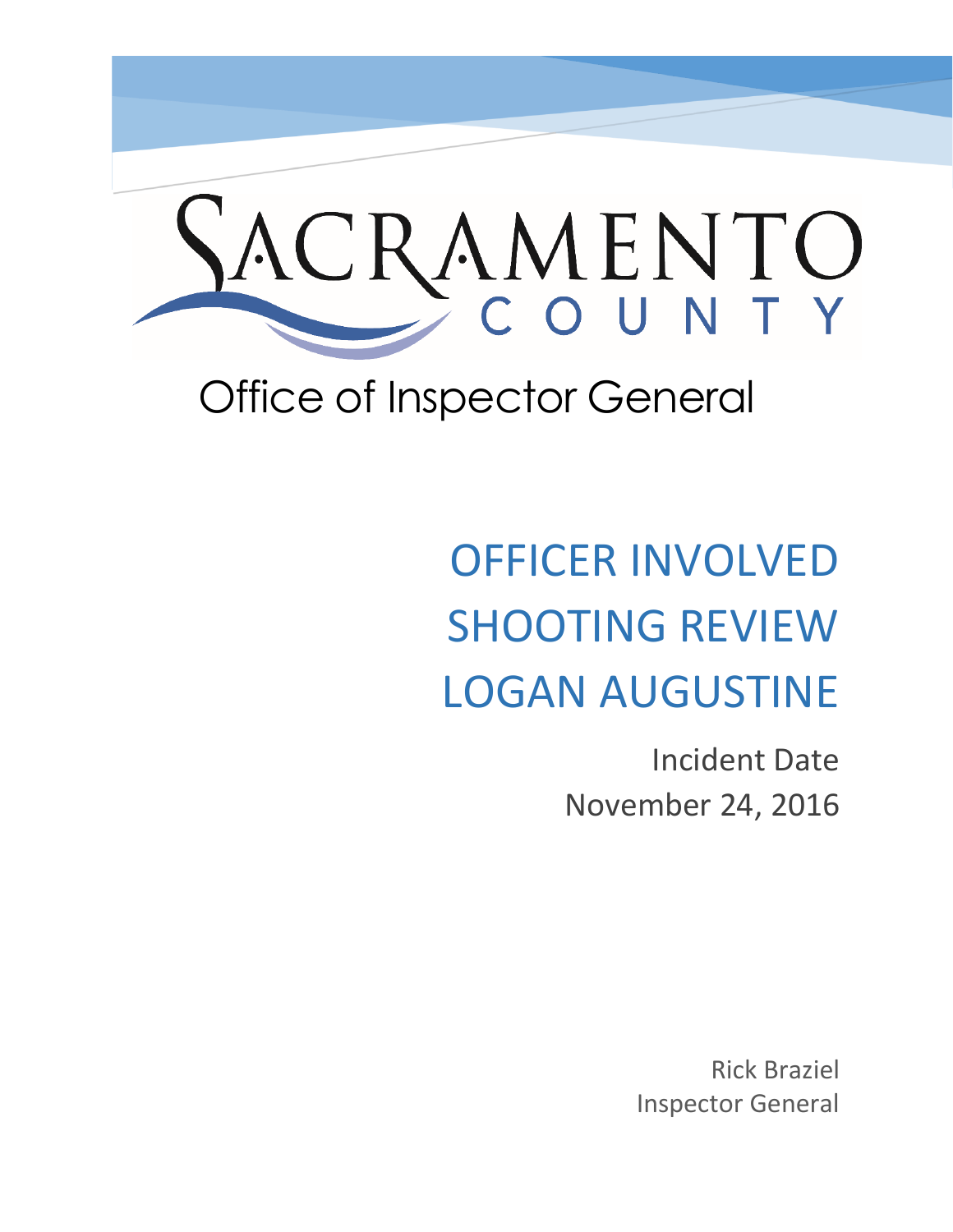## Contents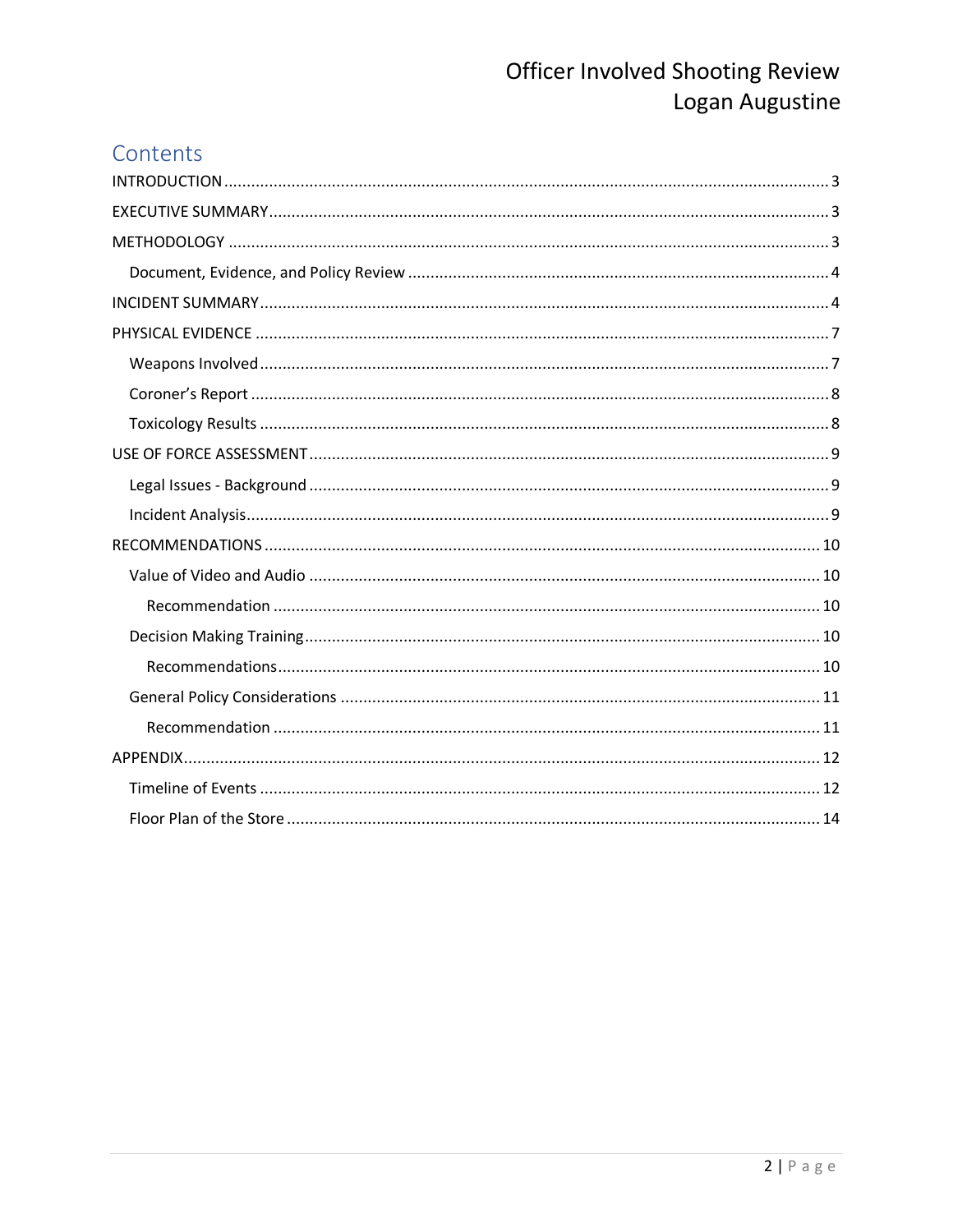## <span id="page-2-0"></span>INTRODUCTION

The Inspector General reviews certain critical incidents involving the Sacramento Sheriff's Department personnel to evaluate the response to the incident, departmental policies, tactics, equipment, and training as compared to contemporary law enforcement standards. These reviews result in the identification of lessons learned regarding the incidents and specific recommendations for the Sheriff's Department intended to enhance the safety of the community and officers. It is important to note that this review was conducted with the benefit of hindsight and the knowledge of all concurrent events. The ability to review reports, photographs, video, and audio allows for the critical review of the incident that is not available to officers and witnesses.

A separate independent review was conducted by the Sacramento County District Attorney's Office addressing legal issues associated with filing of criminal actions. The District Attorney's review concluded the shooting death of Logan Augustine was lawful.<sup>1</sup>

## <span id="page-2-1"></span>EXECUTIVE SUMMARY

This review concerns an incident where, on November 24, 2016, a Sheriff's Sergeant used deadly force, the appropriateness or inappropriateness of that use of force, and the related departmental policies were reviewed and compared against best practices in policing. The review included crime reports, statements, evidence, video, audio, and applicable policies. The information considered during this review indicates that Sheriff's Department policies, equipment, and training related to use of force and de-escalation, appear to be generally contemporary. However, performance could be improved through review, oversight, and additional training thereby resulting in five recommendations.

The available evidence supports that, at the time Sergeant Schaefers fired his weapon, there was a reasonable basis to believe that Augustine posed a threat of serious bodily injury or death to the sergeant. The use of deadly force against Augustine was reasonable.

## <span id="page-2-2"></span>**METHODOLOGY**

The Inspector General, with cooperation from the Sacramento County Sheriff's Department, gathered, reviewed, and analyzed documents from many sources to develop an understanding of this shooting. Policies, procedures, and training related to the activities leading up to and including the shooting were reviewed and compared to accepted best practices in policing.

 $\overline{\phantom{a}}$ 

<sup>1</sup> <http://www.sacda.org/police-use-force/>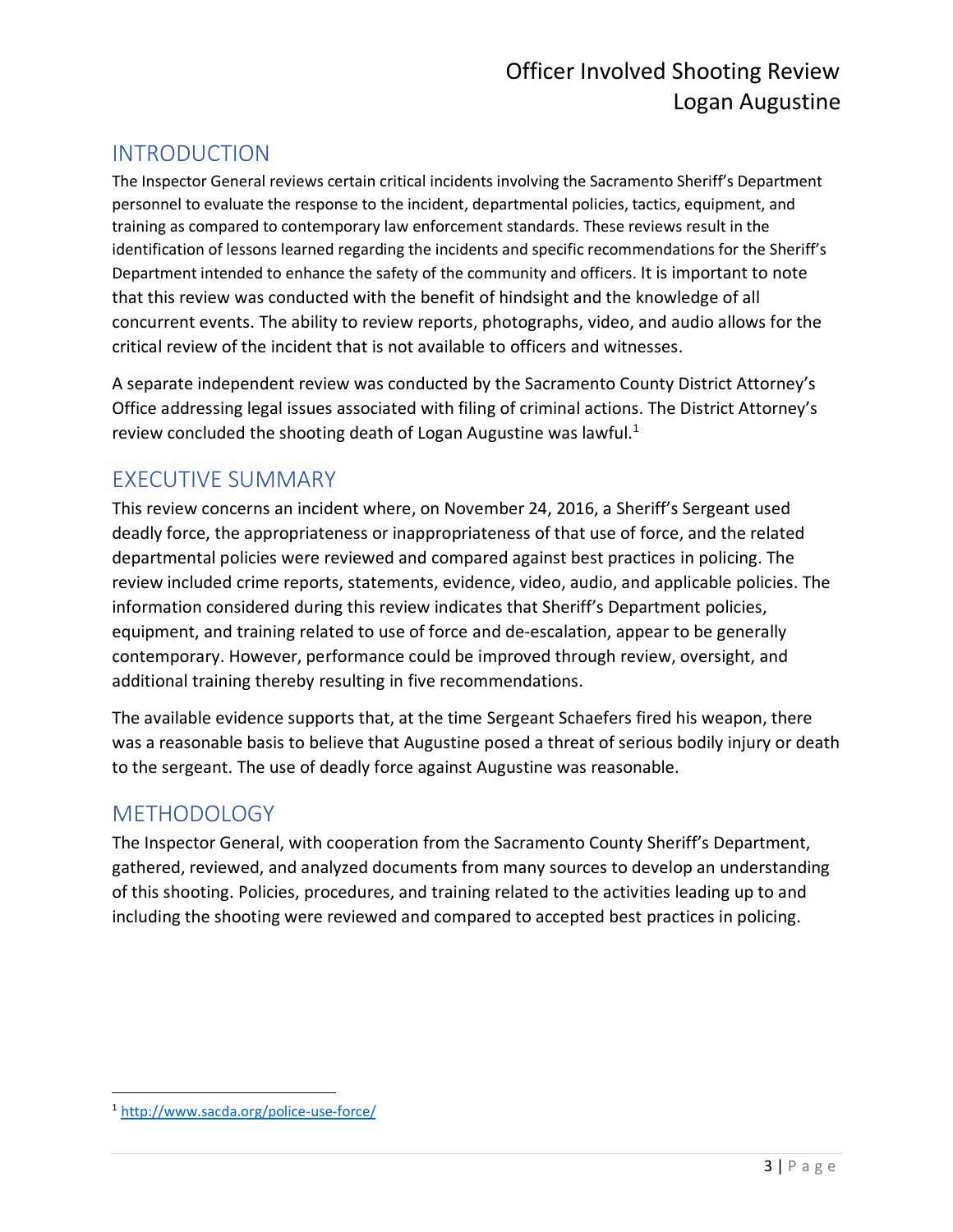#### <span id="page-3-0"></span>Document, Evidence, and Policy Review

To assist in the review, information was collected from the following:

- Documents related to the shooting including witness statements and crime scene diagrams.
- Photographs of the scene and dispatch audio.
- Review of videotaped interviews.
- Direct observation of the general area and shooting scene.
- Review of Sacramento County Sheriff's Department policies and applicable International Association of Chiefs of Police model policies.<sup>2</sup> Sheriff's policies include:
	- o General Order 2/01 (Rev 6/13) Authorized Firearms and Ammunition
	- o General Order 2/03 (Rev 5/08) Firearms Training and Qualification Special Weapon Training
	- $\circ$  General Order 2/05 (Rev 12/12 Rev 9/17<sup>3</sup>) Use of Firearms
	- o General Order 2/06 (Rev 10/07) Officer-Involved Shooting Incidents
	- $\circ$  General Order 2/11 (Rev 4/16 Rev 8/17<sup>4</sup>) Use of Force Policy
	- o General Order 2/16 (New 1/06) Weapons Discharge Reporting Incidents
	- o General Order 2/17 (Rev 3/13) Use of Force Tactical Review Board
	- o General Order 10/10 (New 9/07) In-Car Camera Systems

## <span id="page-3-1"></span>INCIDENT SUMMARY

On November 24, 2016, shortly after 1:00 p.m., Logan Augustine was with his father driving from their home to Carmichael, California to celebrate Thanksgiving with family. During the drive Augustine had expressed concerns about his clothes, seemed anxious, and acted strangely according to his father. To satisfy Logan, his father stopped at a Target store in Sacramento to buy clothes, but the store was closed. They also stopped at a grocery store in Carmichael to allow Logan to purchase holiday cards. The store was also closed, so they drove away. The inability to purchase clothes or cards made Logan upset.

While stopped at the traffic signal at Marconi Avenue and Walnut Avenue, Augustine told his dad that he felt claustrophobic and needed to get out of the truck. After Logan got out his father told him to meet across the street at the 7-11 store. While in the 7-11 parking lot Augustine's father said Augustine came up to the truck and asked him for a cigarette. His father said no, that Augustine had smoked weed and drank beer earlier and that was enough.<sup>5</sup>

 $\overline{a}$ 

<sup>2</sup> <http://www.iacp.org/Model-Policies-for-Policing>

 $3$  Reviewed policies included the policy that was current at the time of the incident as well as any modifications made prior to the release of this report.

<sup>4</sup> Ibid

<sup>&</sup>lt;sup>5</sup> Logan Augustine was 17 years old at the time of the OIS, his 18<sup>th</sup> birthday was the following day. In celebration his father allowed him to drink 2-3 beers. The father was aware that Augustine had smoked marijuana but did not mention methamphetamine use as identified in the toxicology report.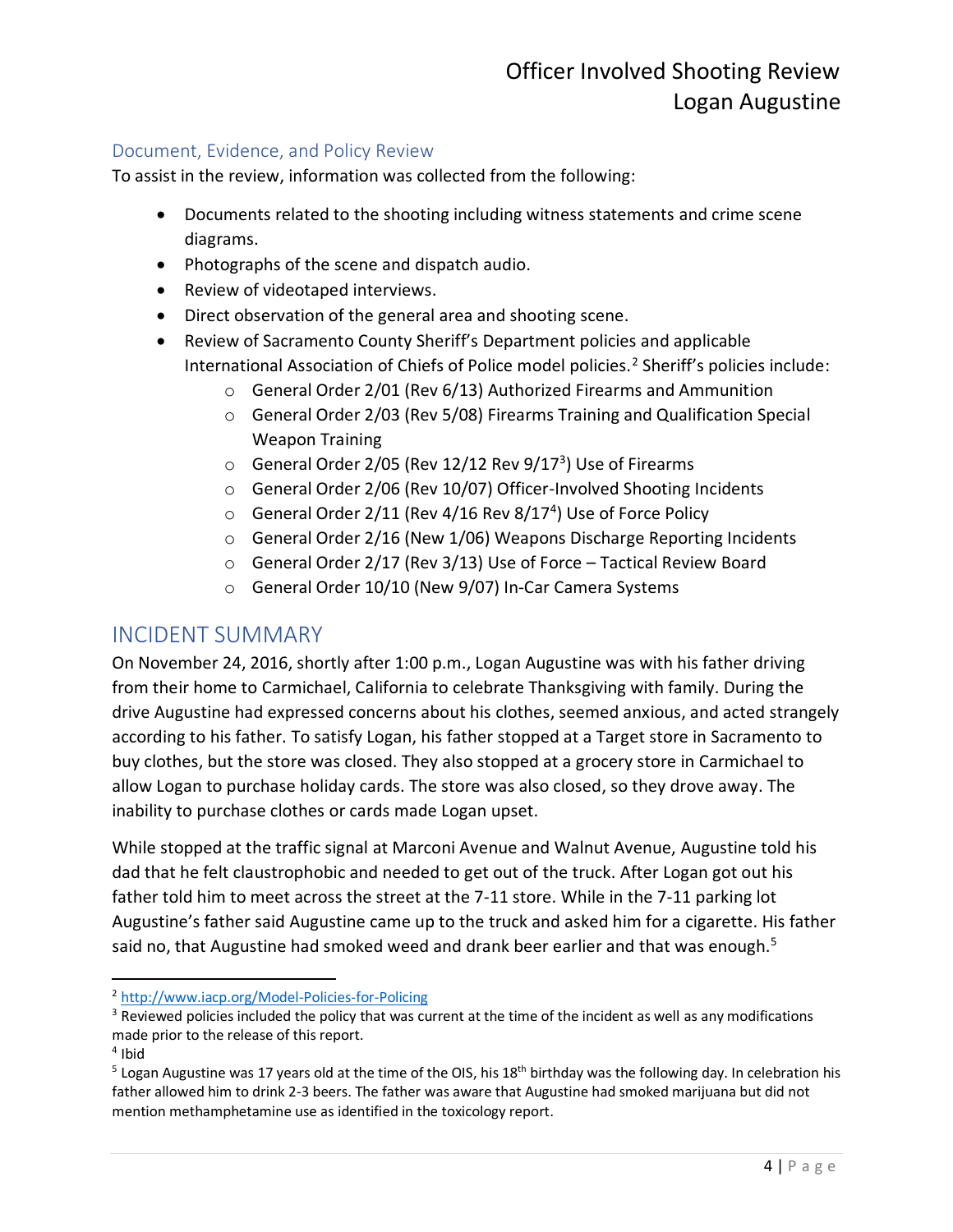Augustine became angry and said he was going to call his mother. The father drove across the street and watched Augustine pacing in front of the store talking on his phone and assumed he was calling his mother. The father decided to drive back to the 7-11 but lost sight of the store and Augustine. When he got back to the 7-11 the father did not see Logan and assumed that Logan had decided to walk the few blocks to his mother's home. The father drove off to search the area for Augustine.

While outside the 7-11 store, Augustine used his cell phone to call 911 and told the call taker, "I'm doing this because of me." The time of the call was 1:46 p.m. and lasted two minutes before the call ended. The Sheriff's Department initiated an event indicating an "incomplete phone call" as the call type. Augustine walked into the 7-11 Store and was seen on store video looking and touching the screen of his cell phone. He walked down the center isle toward the back before he turned and walked up to the cashier counter where he asked to buy cigarettes. The store employee refused because of Augustine's age.

At 1:50 p.m., Augustine placed a second call from his cell phone to 911 and asked the call taker if cops were on their way. He complained to the call taker about the election and that he "can't take this new world." Augustine was seen on store video pacing near the doors before he existed the store.

At 1:52 p.m. Augustine ended the call to the SSD 911 center and reentered the 7-11 and walked to the back of the store. Using caller ID information, a Sheriff's Department 911 call taker called Augustine and asked him why he hung up and what he was doing. Augustine responded that he was waiting for a cop to come. He questioned the 911 call taker if she was "sending a cop or what" and told the 911 call taker that the officer had "better be as big as fuck I swear."

Augustine went to the back (north/east) corner of the store while he talked with the 911 call taker on the phone. When asked by the 911 call taker if he had any weapons, Augustine told her he had a knife and that he is "about to really, really blow!" Asked are "you going to send a cop or what?" and stated, "cops are behind everything," and "all about them in news and stuff." During the conversation with the call taker Augustine is seen on store video pacing around the store. He eventually moved to the front of the store and looked out the front window. While at the front of the store an employee approached Augustine, and asked him if he was going to leave.

Sergeant Schaefers, who had been receiving updates regarding the call, including that Augustine had a knife, requested additional units and a less lethal tool referring to a 40mm launcher. Sergeant Schaefers was the first Sheriff's responder to arrive at 2:01 p.m., and watched Augustine through the front window as Augustine told the 911 call taker "Guess what? It's gonna happen." The 911 call taker asked Augustine if he could see the officers outside. Augustine is seen on store video becoming more agitated and animated.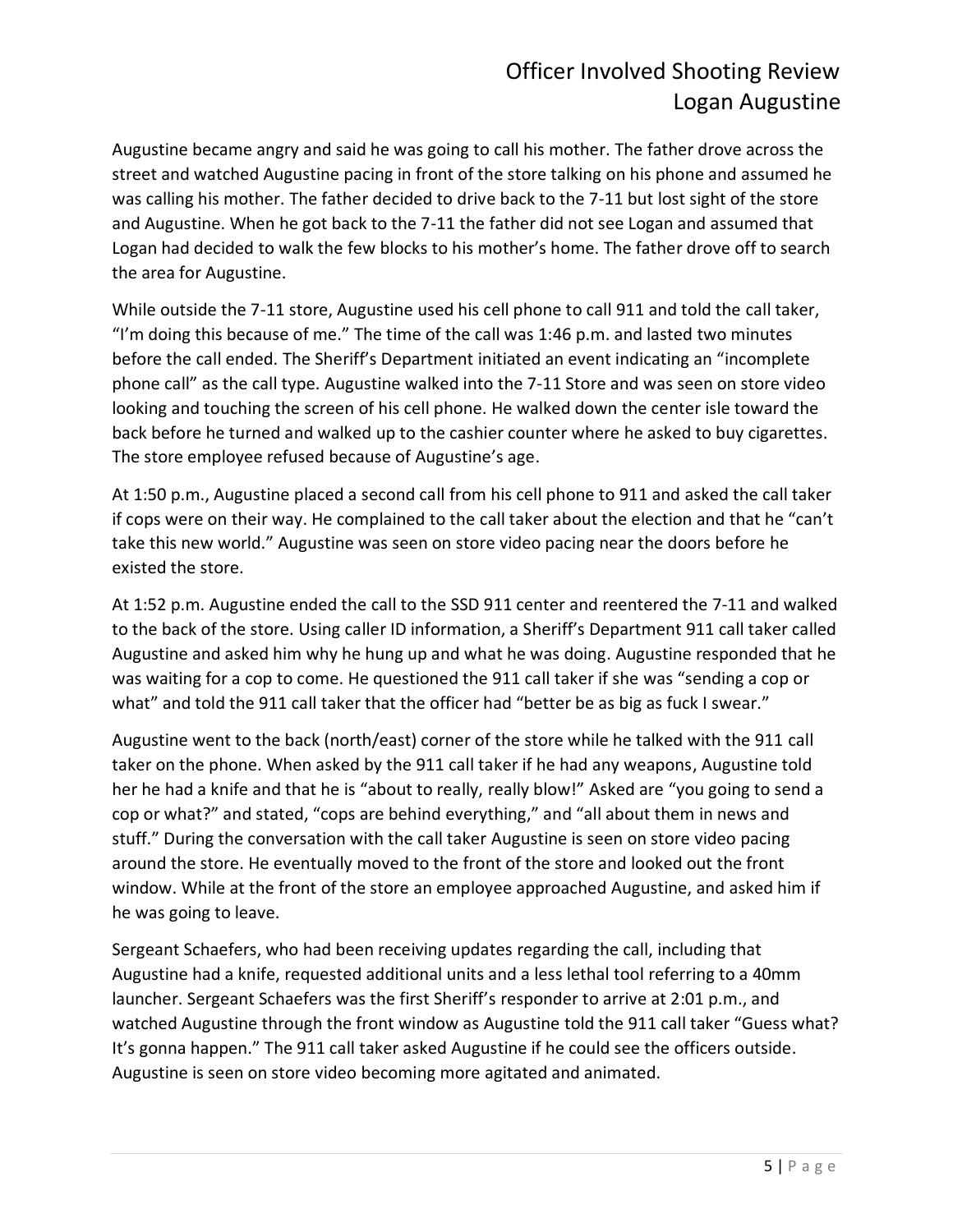At 2:04 p.m., Augustine's father returned to the store and contacted the deputies telling them about the issues his son had during the drive. He told them his son was angry but did not have any weapons.

At 2:06 p.m., Augustine asked the 911 call taker, "Can I just say my demands?" Nine seconds later Sergeant Schaefers and four deputies entered the front door of the store with a plan that included a Taser and 40mm impact weapon. As they entered Augustine yelled that he had a gun $<sup>6</sup>$  and ran from the front of the store toward the back corner along the north wall. He</sup> stopped behind the coffee drink station in the north/east corner of the store. Deputies moved towards Augustine down both the center isle and the isle along the north wall. As the deputies moved toward him they yelled for people in the store to get out.

As deputies approached, Augustine is seen on surveillance video making swiping motions with his right hand from right to left across his neck. The poor quality of store video shows movement but not any objects held by Augustine. It was later determined that he was holding a knife and cutting his own neck. The deputies reported seeing red marks on Augustine's neck followed immediately by large amounts of blood.

As Deputy Campoy approached down the center aisle he saw Augustine cutting his own neck. Hoping to stop Augustine from harming himself Deputy Campoy fired one less lethal impact round from his 40mm launcher, striking Augustine on the right thigh and causing him to bend over. Augustine, who had been moving back and forth along the back isle, immediately moved the opposite direction toward Sergeant Schaefers who was 6-10 feet away from Augustine near the north aisle. Fearing that Augustine would come at him and stab him, Sergeant Schaefers fired one round from his handgun, striking Augustine in the right side of his back.

Deputies requested medical aid and Sacramento Metropolitan Fire Department responded and pronounced Augustine deceased.

 $\overline{\phantom{a}}$ 

 $6$  An Airsoft gun was located on the floor of the store near the area where Augustine yelled that he had a gun.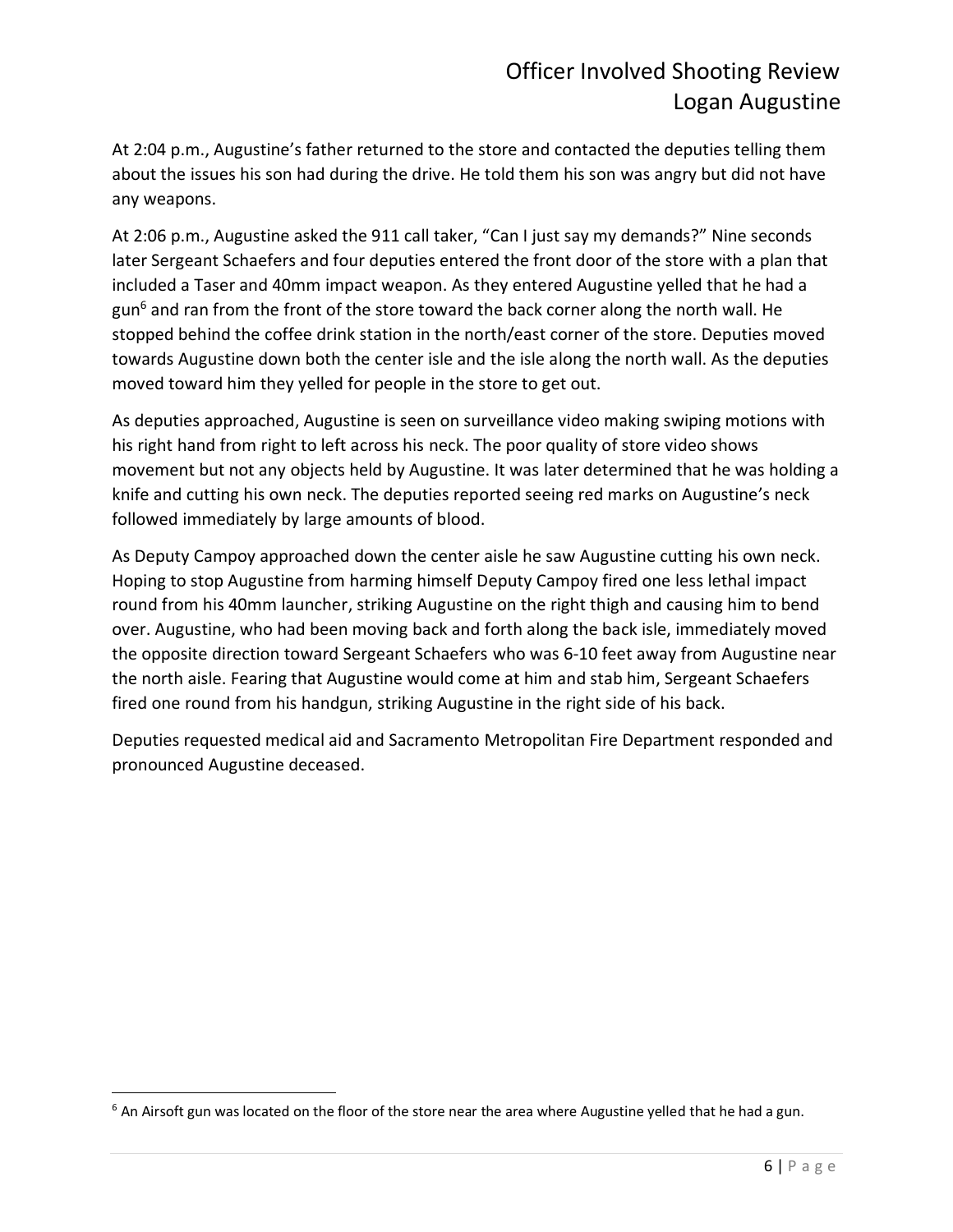## <span id="page-6-0"></span>PHYSICAL EVIDENCE

The following is a list of items discovered during the investigation, a summary of the Coroner's report, and toxicology tests. This list does not include other items collected such as additional personal property of Augustine.

## <span id="page-6-1"></span>Weapons Involved

The following weapon was used by Sergeant Schaefers:

• Handgun - Glock 17 Gen 4 - 9mm pistol – Sergeant Schaefers fired 1 round.



*Figure 1 Glock 17 Gen 4*

• Launcher – Defense Technology 40mm Launcher - Deputy Campoy fired one round.



*Figure 2 Defense Technology 40mm Launcher*

• Knife – Used by Augustine



*Figure 3 CRKT Drifter Knife*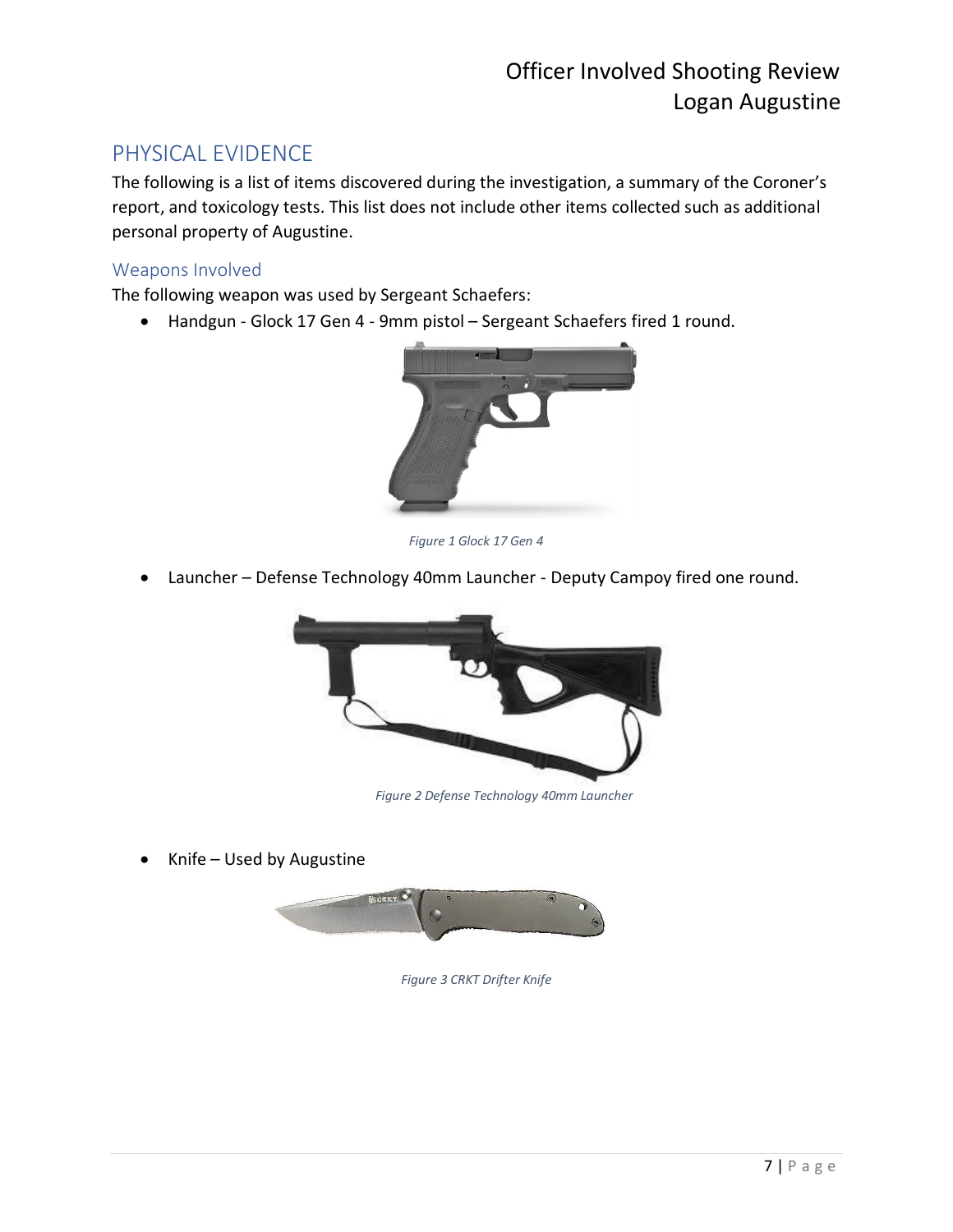## <span id="page-7-0"></span>Coroner's Report

The Sacramento County Coroner's Office conducted an autopsy of Logan Augustine and was unable to determine if his death was caused by the self-inflicted throat slashing, the single gunshot fired by Sergeant Schaefers, or the combination of both. Specifically, the report identified the following injuries:

- 1. Contusion on the right thigh consistent with the impact site of a less lethal projectile.
- 2. Sharp force injuries resulting in a gaping wound across the anterior neck, presumably a combination of multiple incised and/or stab wounds, measuring up to 6 ½ inches in length and up to 3 inches in width. The maximum depth is 4 cm with injuries as follows:
	- a. Transection of multiple layers of anterior strap muscle on both sides of the neck, with hemorrhage.
	- b. Transection of the bilateral jugular veins.
	- c. Transection of the thyroid organ.
	- d. Multiple incisions/stab wounds of varying depth to the laryngeal cartilages.
	- e. Partial transaction of the right external carotid artery.
- 3. Gunshot wound on the lateral aspect of the right back. The direction is right to left, back to front, and upward. The projectile was recovered from the muscle/soft tissue overlying the lateral aspect of left rib 7.

#### <span id="page-7-1"></span>Toxicology Results

 $\overline{\phantom{a}}$ 

Blood alcohol and toxicology tests were conducted by the Sacramento County District Attorney's Office Crime Lab.

The blood alcohol report measured blood alcohol at 0.028%. For reference California law establishes 0.08% as the legal limit for operating a motor vehicle as a driver over 21 years of age. 7

The toxicology report listed the presence of the following:

• Three confirmed types of tetrahydrocannabinols (THC) in his system:

Delta-9-THC 27 ng/mL

11-hydroxy-THC 11.0 ng/mL

11-nor-9-carboxy-THC 84 ng/mL

California has not established the levels at which a person is under the influence of THC. In states that do have driving under the influence limits of THC, levels range from 1-5 ng. $8$ 

• Methamphetamine 376 ng/mL

<sup>7</sup> https://www.dmv.ca.gov/portal/dmv/detail/pubs/hdbk/actions\_drink

<sup>8</sup> http://www.ghsa.org/html/stateinfo/laws/dre\_perse\_laws.html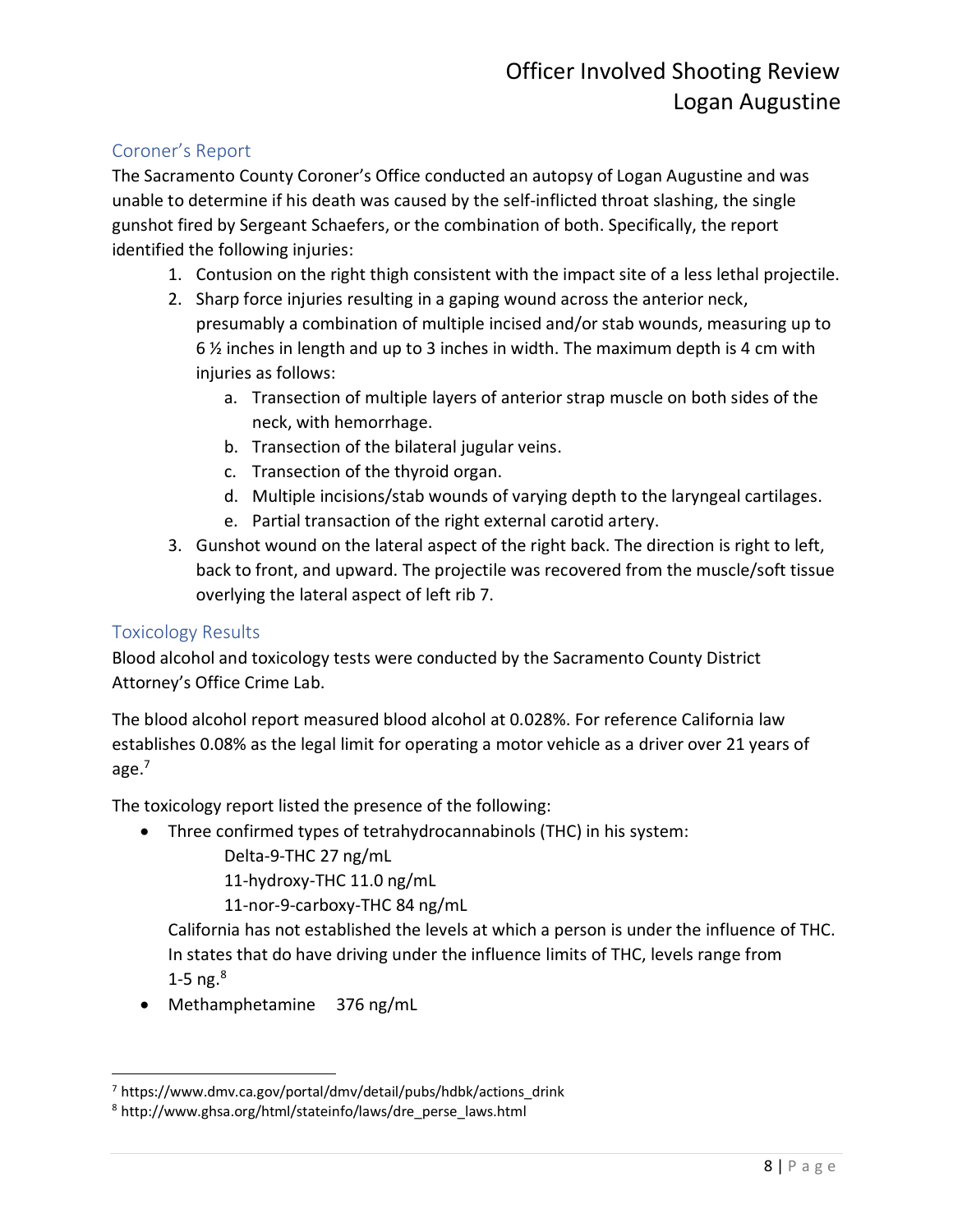Normal concentrations in recreational use of methamphetamine are 0.01 to 2.5 mg/L (median 0.6 mg/L = 600 ng/ml). Concentrations above this range will likely be associated with severe, possibly life threatening, toxicity.<sup>9</sup> Medical journals warn that individuals with acute methamphetamine intoxication may be highly agitated and present a serious safety risk to themselves and others.<sup>10</sup>

## <span id="page-8-0"></span>USE OF FORCE ASSESSMENT

## <span id="page-8-1"></span>Legal Issues - Background

The 4th and 14th amendments of the U.S. Constitution provide the foundation for deadly use of force policies in the United States. Federal court guidelines stem from the benchmark 1985 decision of the U.S. Supreme Court in *Tennessee* v. *Garner*. This ruling held that the Tennessee statute that permitted police officers to use deadly force in arresting non-dangerous fleeing felons was unconstitutional. This ruling sanctioned the use of deadly force only to "protect the officer and others from what is reasonably believed to be a threat of death or serious bodily harm," (or) "if it is necessary to prevent the escape of a fleeing violent felon whom the officer has probable cause to believe will pose a significant threat of serious physical injury to the officer or others."<sup>11</sup>

#### <span id="page-8-2"></span>Incident Analysis

When deputies entered the store, they had a plan that included less lethal force options including a Taser and 40mm impact weapon. Augustine's response was to run toward the rear of the store and yell that he had a gun.<sup>12</sup> As Augustine stopped in the back corner he produced a knife and began slashing his neck. The deputies reported seeing red marks on Augustine's neck followed immediately by large amounts of blood.

Deputy Campoy, hoping to stop Augustine from cutting himself, fired a 40mm impact round striking Augustine on the right thigh. Augustine, who had been moving back and forth along the back isle while slashing his throat, reportedly moved toward Sergeant Schaefers with the knife still near his neck and shoulders. Sergeant Schaefers who was 6-10 feet away, feared that Augustine would come at him and stab him, fired one round from his handgun.

The entire interaction between Augustine and deputies was extremely fast. It was approximately 21 seconds from the time the deputies entered the store, Augustine began slashing his throat, and Sergeant Schaefers fired his weapon.

 $\overline{a}$ <sup>9</sup> National Highway Traffic Safety Administration. *Drugs and Human Performance Fact sheets*. <https://one.nhtsa.gov/people/injury/research/job185drugs/methamphetamine.htm>

<sup>10</sup> Richards, John R., MD, FAAEM and Jeter (Jay) Pritchard Taylor, III, MD*. Methamphetamine Toxicity Treatment & Management.* <http://emedicine.medscape.com/article/820918-overview>

<sup>11</sup> [https://cops.usdoj.gov/pdf/e10129513-Collaborative-Reform-Process\\_FINAL.pdf](https://cops.usdoj.gov/pdf/e10129513-Collaborative-Reform-Process_FINAL.pdf)

 $12$  An airsoft gun, resembling a pistol, was found on the floor at the front of the store in the area Augustine was standing.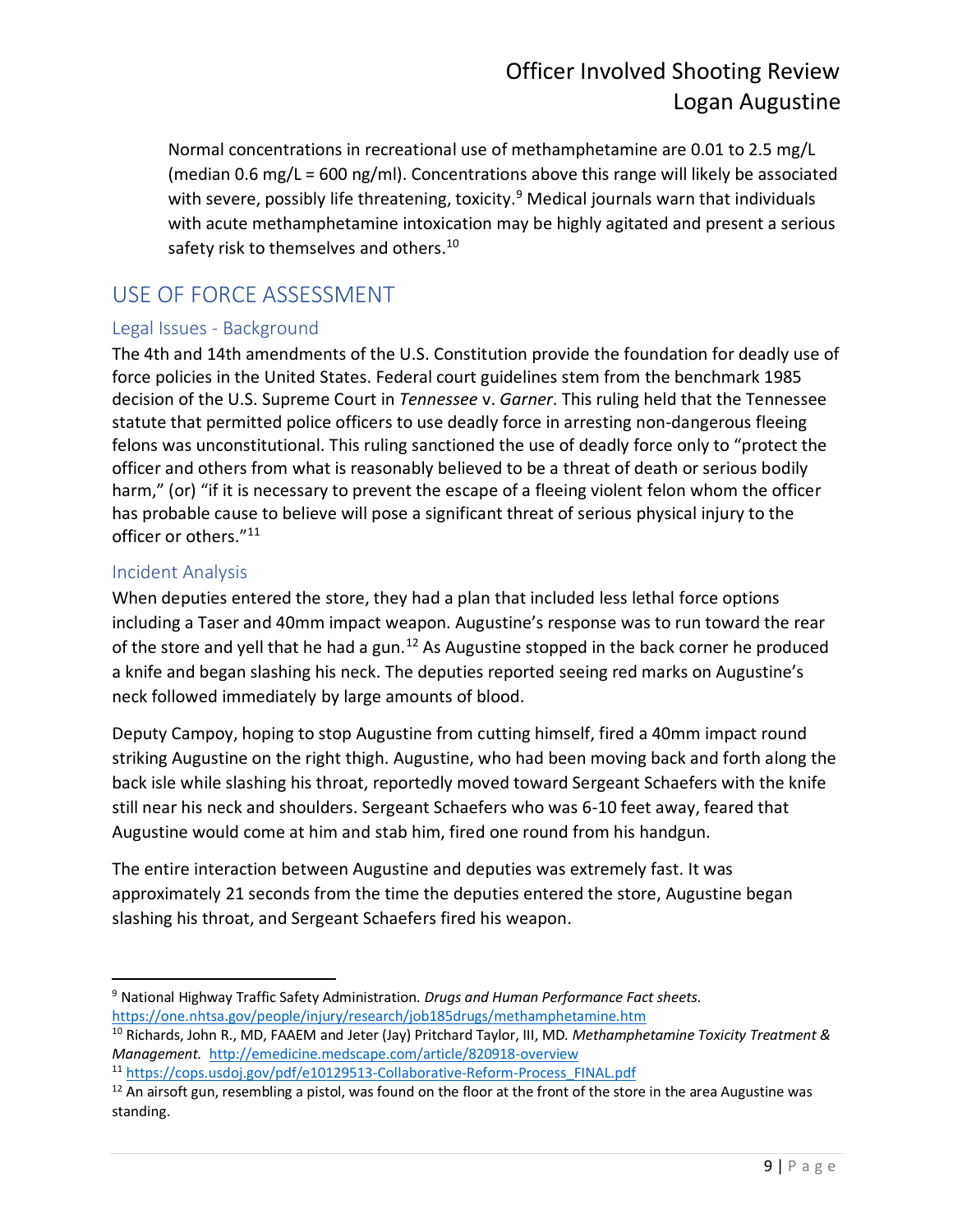The available evidence supports that, at the time Sergeant Schaefers fired his weapon, there was a reasonable basis to believe that Augustine posed a threat of serious bodily injury or death to Sergeant Schaefers. The use of deadly force against Augustine was reasonable.

A separate independent review was conducted by the Sacramento County District Attorney's Office addressing legal issues associated with filing of criminal actions. The District Attorney's review concluded the shooting death of Logan Augustine was lawful. $^{13}$ 

## <span id="page-9-0"></span>RECOMMENDATIONS

The information considered during this review indicates that Sheriff's Department policies, equipment, and training related to use of force and de-escalation appear to be generally contemporary. However, performance could be improved through review, oversight, and training.

## <span id="page-9-1"></span>Value of Video and Audio

This review was aided by the ability to review interior store video. While all Sheriff's patrol vehicles are equipped with in-car video and audio this shooting occurred inside the store, and were not captured by car video and audio. Body worn cameras would have greatly enhanced the thoroughness of not only this review, but reviews conducted by the Sheriff's Department and District Attorney's Office.

#### <span id="page-9-2"></span>Recommendation

1. The Sheriff's Department should issue body worn cameras to all field personnel.

## <span id="page-9-3"></span>Decision Making Training

Law enforcement is a profession that requires officers to make decisions under rapidly changing conditions, with limited information, that potentially could result in serious injury or death. How officers respond in these situations is influenced by patterns formed through education, training, and experience. The Sheriff's Department currently requires all sworn personnel attend Crisis Intervention Training (CIT)which includes a 90-minute block of de-escalation training.

#### <span id="page-9-4"></span>Recommendations

2. The Sheriff's Department should review training curriculum to include when appropriate the use of Tactical Decision Games<sup>14</sup> that challenge participants to successfully resolve problems through quick effective decision making.

 $\overline{a}$ <sup>13</sup> <http://www.sacda.org/police-use-force/>

<sup>&</sup>lt;sup>14</sup> Tactical Decision Games developed for the military have been used successfully in a variety of professions including law enforcement, fire service, and medicine.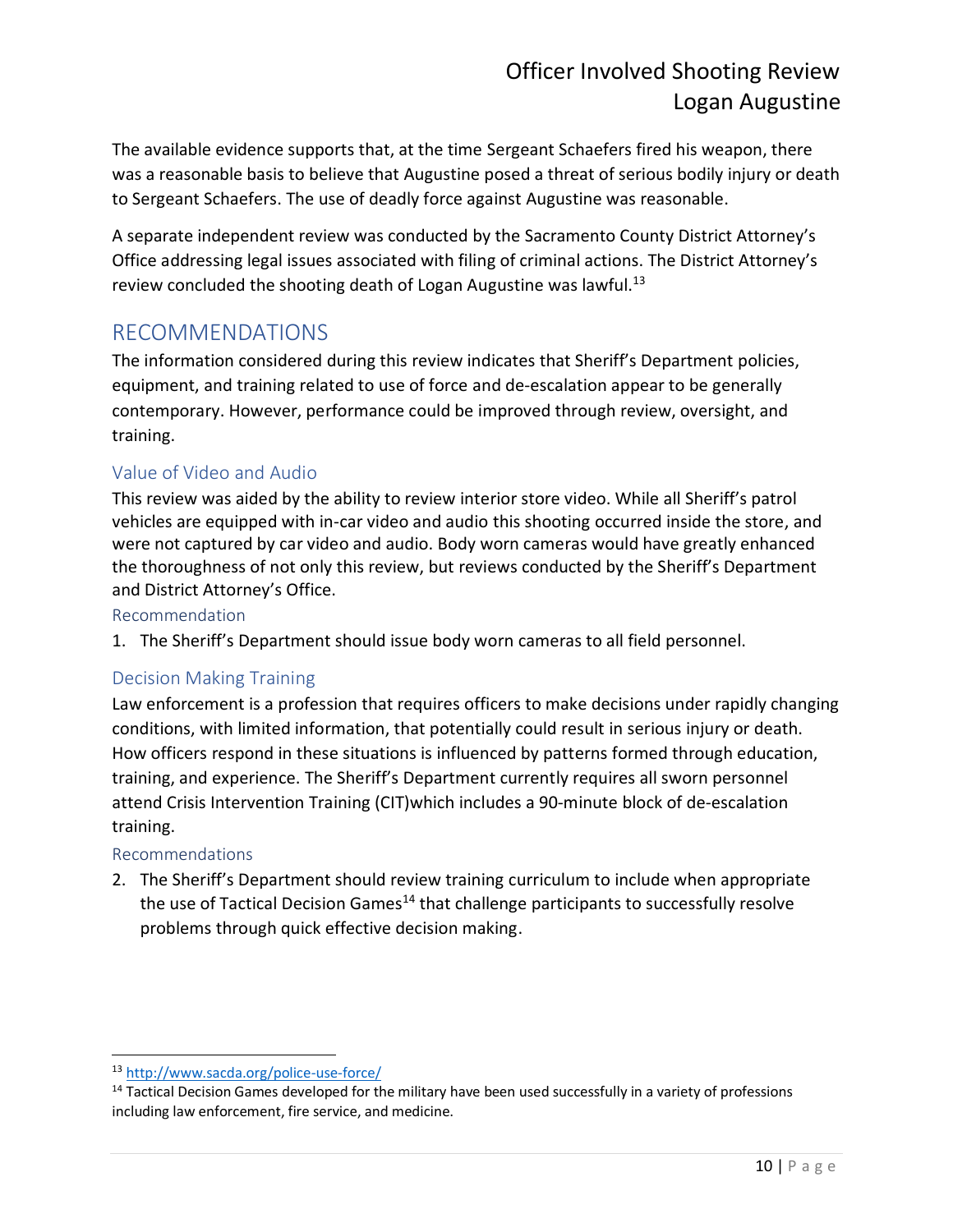- 3. The Sheriff's Department should review training to ensure the following decisions are included in training sessions involving the use of force:
	- o What crime was committed?
	- o Who is the threat toward?
	- o Who is the threat from?
	- o Is the threat actual or potential?
	- o What level of resistance is exhibited?
	- o Is the subject suicidal or homicidal?
- 4. The Sheriff's Department should use this incident as a case study and increase the number of hours dedicated to de-escalation during CIT training or create separate training dedicated to de-escalation. Crisis intervention training is critical, but it is not always sufficient to produce the best outcomes in situations involving people who have a mental illness, under the influence of alcohol and/or drugs, or are otherwise in crisis and behaving erratically or dangerously toward themselves or others. De-escalation training should focus on recognition of persons in crisis, tactical communication, and safe tactics as part of an overall integrated strategy designed to slow the incident and produce better outcomes.

#### <span id="page-10-0"></span>General Policy Considerations

#### <span id="page-10-1"></span>Recommendation

 $\overline{\phantom{a}}$ 

5. Some of the polices reviewed in this report have not been revised in over three years. The Department should establish a policy review cycle that requires all policies be reviewed and reissued or revised on a cycle no longer than three years.<sup>15</sup>

<sup>&</sup>lt;sup>15</sup> The Sheriff's Department is reviewing this recommendation to determine a process to ensure a timelier review of policies.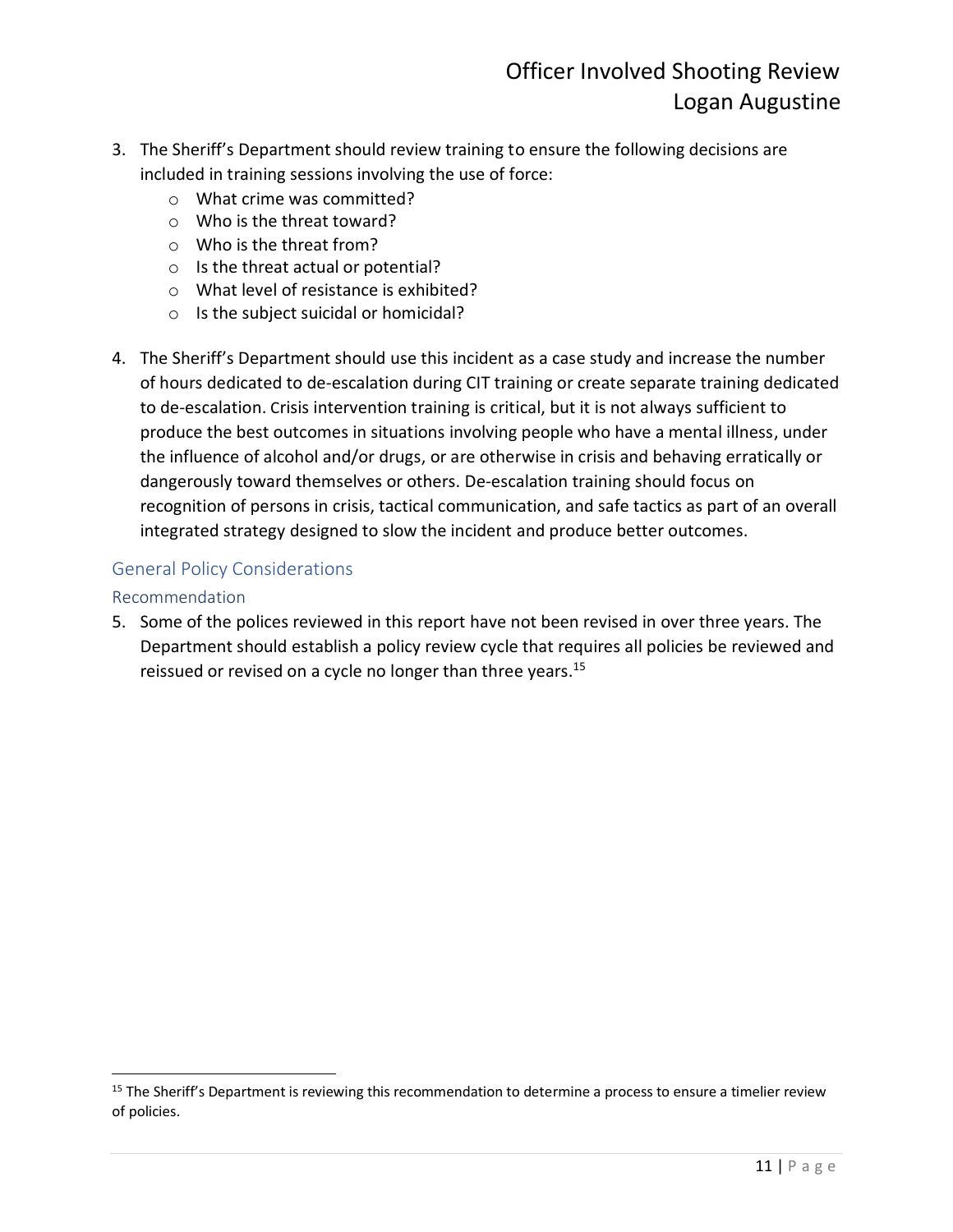## <span id="page-11-0"></span>APPENDIX

<span id="page-11-1"></span>Timeline of Events<sup>16</sup>

| <b>TIME</b> | <b>ACTION</b>                                                                                                                                                                                                                                                                                                                                                              |
|-------------|----------------------------------------------------------------------------------------------------------------------------------------------------------------------------------------------------------------------------------------------------------------------------------------------------------------------------------------------------------------------------|
| 1:46:01 pm  | Augustine called 911 from his cell phone and said, "I'm doing this<br>because of me."                                                                                                                                                                                                                                                                                      |
| 1:48:10 pm  | Augustine's first call ended.                                                                                                                                                                                                                                                                                                                                              |
| 1:48:53 pm  | Augustine walked into the 7-11 Store looking and touching the screen of<br>his cell phone. He walked down the center isle toward the back before<br>turning toward the front of the store and walked up to the cashier<br>counter.                                                                                                                                         |
| 1:49:31 pm  | Augustine placed a second call to 911. He asked the 911 call taker if cops<br>were on their way. He complained to the dispatcher about the election<br>and that he "can't take this new world."                                                                                                                                                                            |
| 1:49:56 pm  | Augustine was seen on store video pacing in front of the doors before he<br>existed the store.                                                                                                                                                                                                                                                                             |
| 1:51:32 pm  | Augustine ended the call to SSD 911 center.                                                                                                                                                                                                                                                                                                                                |
| 1:51:41 pm  | Augustine reentered the store and walked to the back of the store.                                                                                                                                                                                                                                                                                                         |
| 1:51:44 pm  | SSD 911 call taker called Augustine and asked him why he hung up and<br>what he was doing? Augustine responded that he was waiting for a cop<br>to come. He questioned the 911 call taker if she is sending a cop or what<br>and tells the 911 call taker that the officer had "better be as big as fuck I<br>swear."                                                      |
| 1:52:11 pm  | Augustine went to the back (north/east) corner of the store while he<br>talked with the 911 call taker on the phone. When asked by the 911 call<br>taker if he had any weapons Augustine told her he had a knife and that<br>he is "about to really, really blow!" "You going to send a cop or what?"<br>"Cops are behind everything." "All about them in news and stuff." |
| 1:55:11 pm  | Augustine is seen pacing around the store.                                                                                                                                                                                                                                                                                                                                 |
| 1:58:03 pm  | Augustine moved to the front of the store and looked out the front<br>window.                                                                                                                                                                                                                                                                                              |
| 1:58:51 pm  | Sergeant Schaefers requested additional units and a less lethal.                                                                                                                                                                                                                                                                                                           |
| 1:59:01 pm  | A store employee approached Augustine and asked him if he was going<br>to leave.                                                                                                                                                                                                                                                                                           |
| 2:00:46 pm  | Sergeant. Schaefers arrived at the store.                                                                                                                                                                                                                                                                                                                                  |
| 2:01:44 pm  | Augustine told the 911 call taker "Guess what? It's gonna happen."                                                                                                                                                                                                                                                                                                         |
| 2:02:54 pm  | The 911 call taker asked Augustine if he could see the officers outside.                                                                                                                                                                                                                                                                                                   |
| 2:03:06 pm  | Augustine is seen on store video becoming more agitated and animated.                                                                                                                                                                                                                                                                                                      |
| 2:04:02 pm  | Logan's father Robert Augustine, contacted deputies at the scene.                                                                                                                                                                                                                                                                                                          |
| 2:06:21 pm  | Augustine asked the 911 call taker, "Can I just say my demands?"                                                                                                                                                                                                                                                                                                           |

 $\overline{\phantom{a}}$  $^{16}$  All times are approximate and based on store video time indicators, 911 phone audio time stamps, and Sheriff's dispatch logs.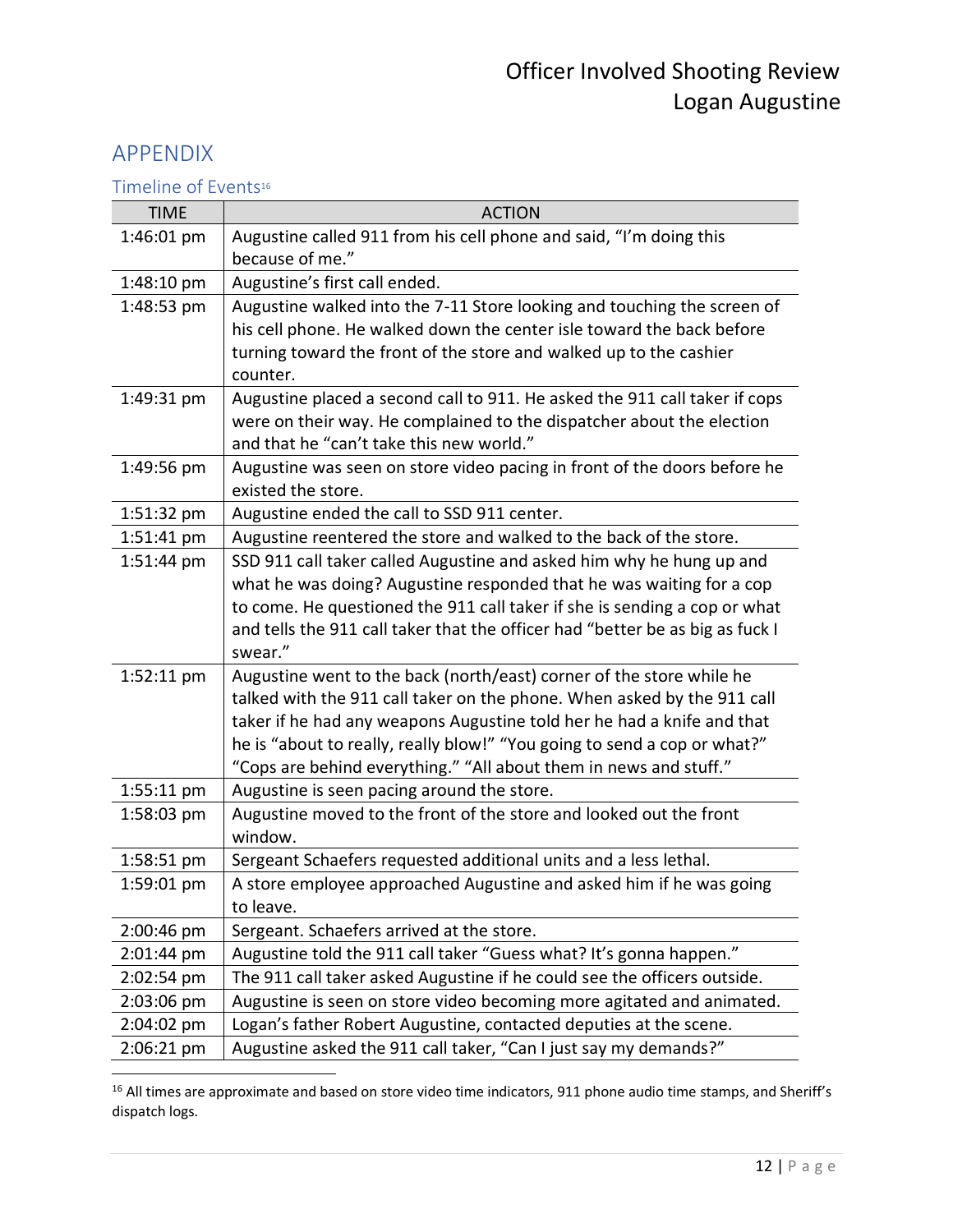| 2:06:30 pm | Deputies entered the front door of the store and Augustine yelled that<br>he had a gun and moved quickly from the front of the store toward the<br>back corner along the north wall. He stopped behind the coffee drink<br>station in the north/east corner of the store. Deputies moved towards<br>Augustine down both the center isle and the isle along the north wall. As<br>the deputies moved toward him they yelled for people in the store to get<br>out. |
|------------|-------------------------------------------------------------------------------------------------------------------------------------------------------------------------------------------------------------------------------------------------------------------------------------------------------------------------------------------------------------------------------------------------------------------------------------------------------------------|
| 2:06:46 pm | Augustine is seen in surveillance video making swiping motions with his<br>right hand from right to left across his neck. The poor quality of store<br>video shows movement but not any objects held by Augustine. It was<br>determined that he was holding a knife and cutting his own throat.                                                                                                                                                                   |
| 2:06:50 pm | Seeing Augustine cutting his own neck Deputy Campoy fired one less<br>lethal impact round from his 40mm launcher, striking Augustine on the<br>right thigh.                                                                                                                                                                                                                                                                                                       |
| 2:06:51 pm | After being struck by the impact round Augustine bent over. Sergeant<br>Schaefers, who was 6-10' away, fearing that Augustine would turn the<br>knife toward him, fired one round from his handgun striking Augustine in<br>the right side of his back.                                                                                                                                                                                                           |
| 2:07:07 pm | Fire department was requested.                                                                                                                                                                                                                                                                                                                                                                                                                                    |
| 2:08:03 pm | The phone call between Augustine and the SSD 991 center is ended.                                                                                                                                                                                                                                                                                                                                                                                                 |
| 2:12:37 pm | Sacramento Metropolitan Fire Department arrived and later pronounced<br>Augustine deceased.                                                                                                                                                                                                                                                                                                                                                                       |

*Table 1 Timeline*